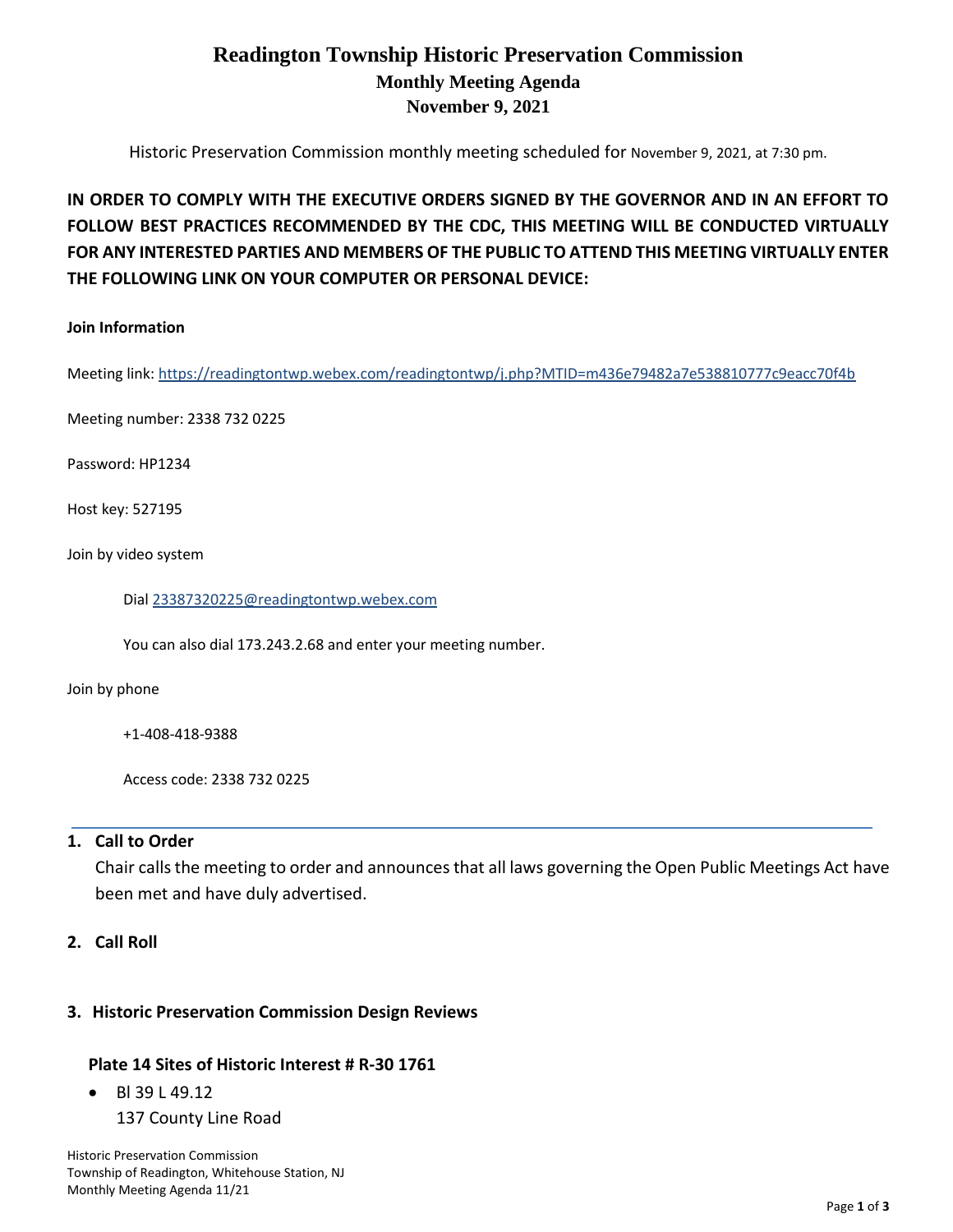## **Readington Township Historic Preservation Commission Monthly Meeting Agenda November 9, 2021**

Branchburg, NJ 08876 Applicant: Elizabeth Peters Blankenhorn Review: Solar Panels installation

### **Whitehouse Mechanicsville Historic District**

- Bl 17 L 8 388 US Rt 22 Whitehouse Station, NJ 08888 Applicant: CF Warehouse, LLC Architect: Po Yi Wu, Teaneck NJ Contractor: Anda Empire LLC, Towaco, NJ Review: additional changes to approved design plan 9.8.2021 including Proposed Photo-Voltaic Plans
- Bl 18 L 19

58 Old Hwy 28 Whitehouse, NJ 08888 Applicant: Ira Sumkin Architect: Joseph Solfaro Review: Historic House addition and renovation

### **Stanton Historic District**

• Bl 49 L 5 Stanton Reformed Church 3 Stanton Mountain Road Stanton, NJ Review: Township approval of clothing bin

### **4. Approval of Meeting Minutes for:**

October 12, 2021, Meeting Minutes

## **5. Old Business**

- Local District Signage
- Application process
- Historic District New property owners' packet
- Webpage updates

### **New Business**

• Open to Commissioners

Historic Preservation Commission Township of Readington, Whitehouse Station, NJ Monthly Meeting Agenda 11/21